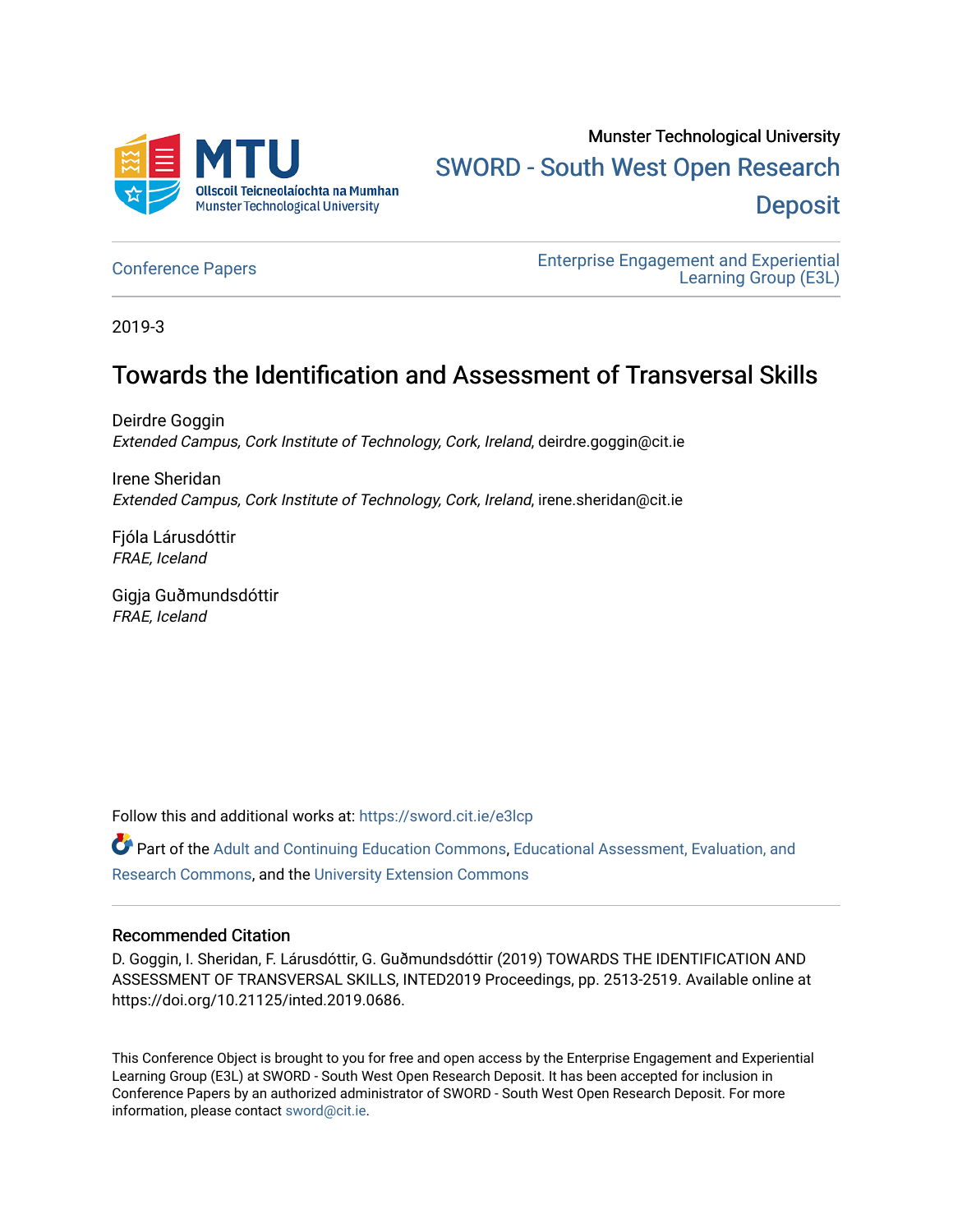## **TOWARDS THE IDENTIFICATION AND ASSESSMENT OF TRANSVERSAL SKILLS**

## **D. Goggin<sup>1</sup> , I. Sheridan<sup>1</sup> , F. Lárusdóttir<sup>2</sup> , G. Guðmundsdóttir<sup>2</sup>**

*<sup>1</sup>Cork Institute of Technology (IRELAND) <sup>2</sup>FRAE (ICELAND)*

#### **Abstract**

Much has been written in recent decades about transversal skills. The term is often used interchangeably with 'soft skills' , 'transferable skills' , 'key skills' and 'core skills'. The Survey of Adult Skills (PIAAC) [1] assesses the proficiency of adults specifically in three areas: literacy, numeracy and problem solving in technology-rich environments. "These three are considered to be "key informationprocessing skills" in that they are:

• necessary for fully integrating and participating in the labour market, education and training, and social and civic life;

- highly transferable, in that they are relevant to many social contexts and work situations; and
- "learnable" and, therefore, subject to the influence of policy."

In addition, there has been considerable discourse about the mismatch of the skills acquired through formal, non-formal and informal learning and those needed for the workplace. This may be inevitable in a context where workplaces are dynamic and changing, However, it is recognised that the acquisition and use of transferable skills which can be applied in varying workplace contexts can, to some extent, support the future employability as well as the current employment of the learner.

It is in this context that the VISKA project partnership worked together to arrive at a common understanding and a definition of Transversal Skills with a view to developing a means for identifying and supporting the assessment of these skills in a validation process for low-qualified adults and migrants.

Various definitions of Transversal Skills, such as those developed by CEDEFOP [2], ELGPN [3], ESCO [4], UNESCO [5], Skills Panorama (EC) [6] and Conference board of Canada [7] were considered. While these definitions and the contexts within which they are used differed in several respects, they are interrelated and linked to other categories of skills and competence definitions. This paper will detail a framework to support the identification of a range of skills which has been developed in the context of the enhanced integration of migrant, refuges and adults with low or no qualifications into the workplace.

Keywords: Transversal, soft skills, core skills, literacy, numeracy, problem solving, education, training, formal, informal, non-formal, learning, workplace, transferable

#### **1 INTRODUCTION**

This paper describes a common understanding within the VISKA project partnership [8] regarding the definition of Transversal Skills and develops a means for identifying and assessing these transversal skills in a validation process for low-qualified adults and migrants within the project.

The VISKA project is a 3 year Erasmus + K3 Policy Experimentation project focused on the validation of the knowledge, skill and competence of migrants, refugees and low skilled in four partner countries, Norway, Iceland, Belgium Flanders and Ireland.

The VISKA partnership decided to use the term Validation of Prior Learning (VPL) instead of Validation of Non-formal and Informal Learning (VNFIL) since the term VPL is broader and includes all types of learning; formal, non-formal and informal. In the case of migrants, there is a need to take all types of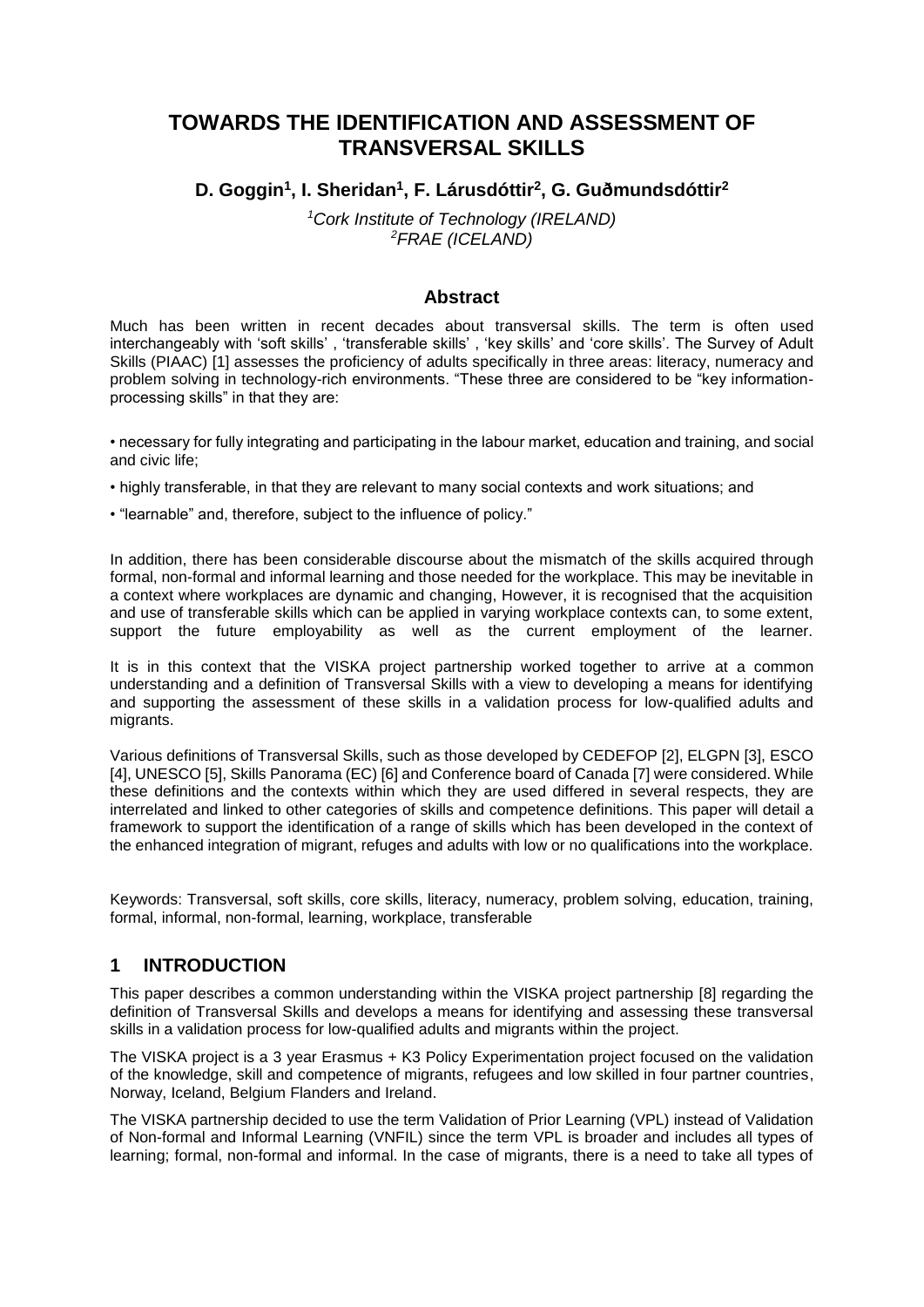learning into account in the validation process, including documents of formal learning which may not be valued directly as such in the receiving countries National Qualification Frameworks.

As a later activity in the project, assessment standards will be further developed based on the criteria outlined and used in the field-trials in some partner countries. The set of skills composing the framework for Transversal Skills in the context of the VISKA project are presented in Figure 1. It is acknowledged that there are other considerations such as the European Commissions' eight key competence framework [9] which could have relevance within national and European systems, but which are beyond the scope of this paper.

#### 2 **DEFINITION OF TRANSVERSAL SKILLS**

In advance of defining what transversal skills refer to in the context of the VISKA project it is important to acknowledge the extensive discourse around the area of knowledge, skill and competence. It is the latter terms of skill and competence which are of interest to the VISKA project. There is currently no international consensus on the meaning of skills and competences. In fact, the use and definition of skills and competences varies widely. Definitions of skills and competences vary between official documents from the European Commission. A case in point is the Recommendation on key competences for Lifelong learning [9] and the Recommendation on the establishment of the European Qualifications Framework for Lifelong Learning [10]. The first recommendation uses "skills" as a component of "competence", while the second one puts the two concepts on the same level, together with "knowledge."

This becomes even more complicated when trying to come to a consensus on the definition of Transversal Skills, a skill set that employers and the labour market are increasingly conscious of and seeking from potential employees. In the narrowest sense, skill refers to being able to do something well, for example, drive a nail. While competence can also be used in a similar way, it has over time become more associated with not only being able to do something well (without a context) but being able to do something relevant but not limited to a role. For example, when it comes to being able to communicate, it is not only a matter of being able to speak or write, but to be able to speak or write competently within different contexts in the family, in the community and in the workplace.

As outlined in the VISKA proposal, Transversal Skills (as opposed to job-specific skills) are commonly understood as the ability to work in a team, to communicate effectively, to be proficient in foreign languages, to be entrepreneurial, to be able to think creatively and to be able to solve problems. Transversal Skills are also referred to as generic skills that include *soft skills* (such as communication, problem solving abilities, teamwork and motivation), but also encompass ICT, language and cognitive skills (such as collaboration, negotiating and information-sharing).

Despite the importance of Transversal Skills in the labour market, in education and in many other life and social domains, they are not always sufficiently visible to be captured and valued. It is by valuing transversal skills that VISKA aims to contribute to encouraging a transnational consensus on, and a common language for, the definition of Transversal Skills, including the development of validation criteria as a prerequisite for their effective documentation and possible outcome of the validation process.

As previously mentioned, the VISKA partner consortium has reviewed various definitions of Transversal Skills, such as those developed by CEDEFOP [2], ELGPN [3], ESCO [4], UNESCO [5], Skills Panorama (EC) [6], Conference board of Canada [7] and more. These definitions differed in several respects, yet they are all interrelated and linked to other categories of skills and competence definitions (Basic Skills, Employability Skills, Key Competences, 21<sup>st</sup> Century Skills etc.).

Based on discussions among the project partners it was decided to adopt a view of Transversal Skills such as that put forward by UNESCO *(Bangkok) 2014, Asia Pacific* [11]*"Table 1"*:

*"Transversal Skills are those typically considered as not specifically related to a job, task, academic discipline or area of knowledge but as skills that can be used in a wide variety of situations and work settings (IBE 2013). These skills are increasingly in high demand for learners to successfully adapt to changes and to lead meaningful and productive lives."*

*Examples include:*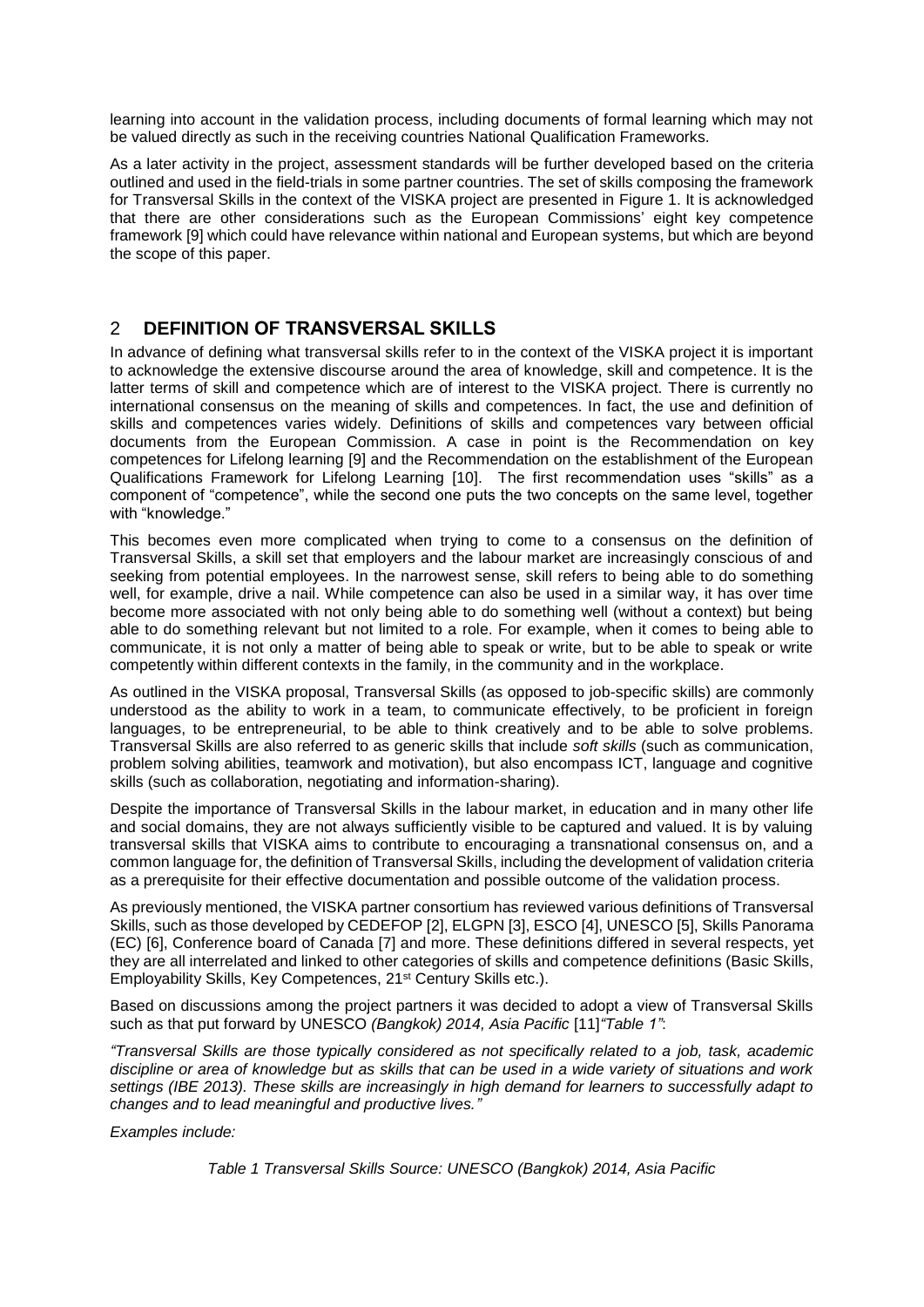*Critical and innovative thinking*

*Inter-personal skills (e.g. presentation and communication skills, organizational skills, teamwork, etc.)*

*Intra-personal skills (e.g. self-discipline, enthusiasm, perseverance, self-motivation etc.)*

*Global citizenship (e.g. tolerance, openness, respect for diversity, intercultural understanding, etc.)*

*Media and information literacy such as the ability to locate and access information, as well as to analyse and evaluate media content*

The partners of the VISKA project note the overlap between Transversal Skills, Basic Skills and Key Skills needs to be addressed when developing the criteria for Transversal Skills for use in Validation of Prior Learning (VPL). Transversal Skills are based on a core of Basic Skills which incorporate '*the skills needed to live in contemporary society, such as listening, speaking, reading, writing and mathematics.'* [12]; [13].

Key Competences and Key Skills are defined as "the sum of skills (Basic and New Basic Skills) needed to live in contemporary knowledge society." [14] [15]

Key Competences and Key Skills are defined as "the sum of skills (Basic and New Basic Skills) needed to live in contemporary knowledge society." [14] [15]

As Transversal skills can be evidenced at many levels, from basic to advanced, in VISKA the project team consider Transversal Skills as encompassing Basic and Key skills. In VISKA the example "Table 2" of Transversal Skills from UNESCO [11] will be adapted to include the following skills.

*Table 2; Transversal Skills – a set of skills presented as a framework within the VISKA project:*

Critical and innovative thinking

• problem solving, creativity, conscientiousness, entrepreneurship, ability to learn (from Key Skills)

Inter-personal skills, such as:

- presentation and communication skills; both in mother tongue and in foreign language (the specification from Key Skills)
- organizational skills
- teamwork

Intra-personal skills, such as:

- self-discipline
- perseverance
- self-motivation

Global citizenship, such as:

- tolerance
- openness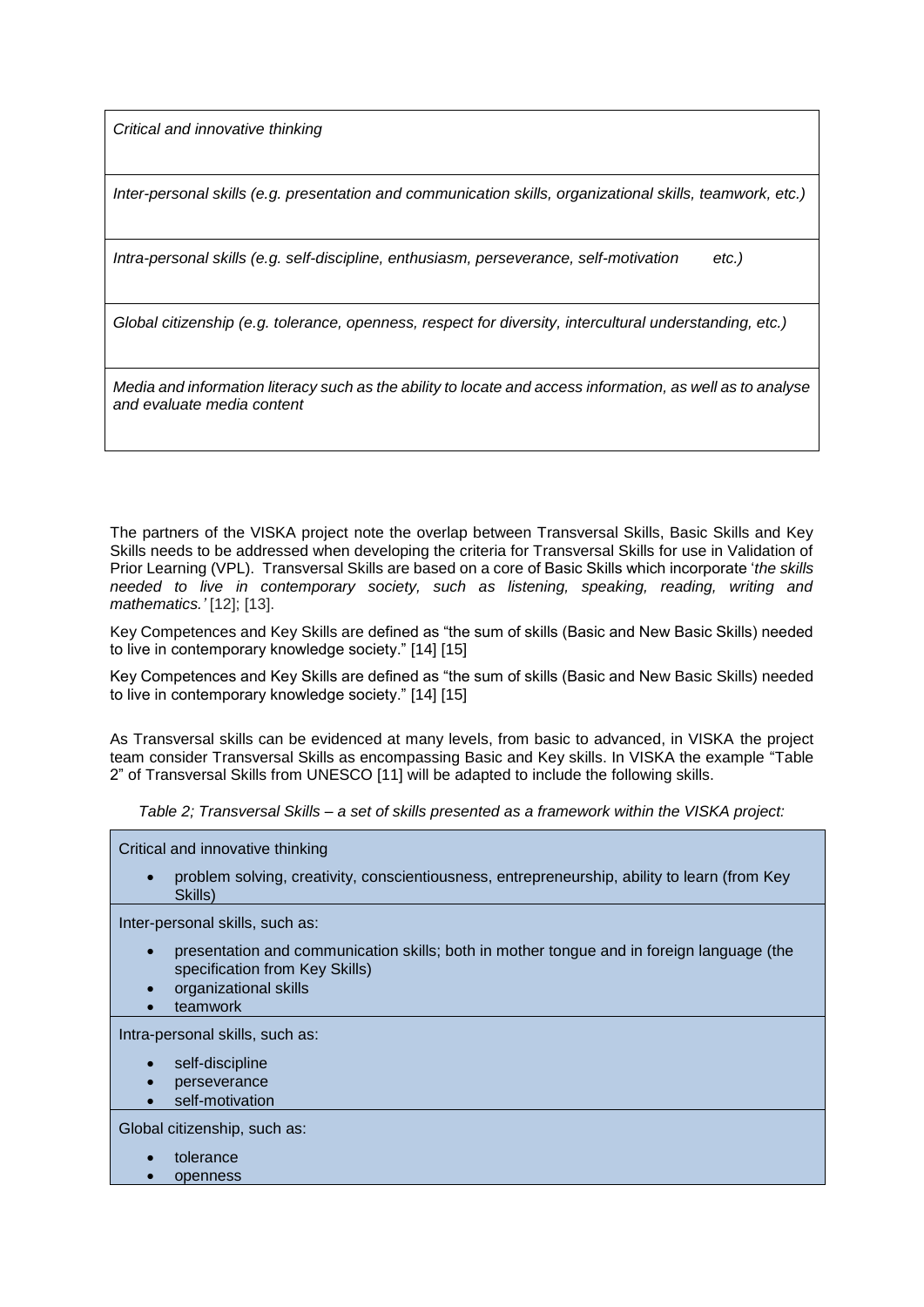- respect for diversity
- intercultural understanding
- cultural expression and intercultural, social and civic competence (from Key Skills)

Media and information processing/literacy such as:

- the ability to locate and access information
- the ability to analyse and evaluate media content
- the ability to understand and analyze numerical and statistical information
- digital competence (from Key Skills)

The following work in VISKA will define criteria for Transversal Skills as defined in the table above and test these criteria in validation procedures in partner countries.

## **3 METHODOLOGY**

The initial briefing paper was developed through consensus building amongst the partners of the VISKA project whereby national perspectives of transversal skills are aligned with the European and international models of transversal skills.

Desk research on existing systems and models was conducted by the partners of the VISKA project and collated by FRAE, Iceland as a deliverable. The relevance of developed models of transversal skills will be further explored during the field trials.

## **4 TRANSVERSAL SKILLS AND VALIDATION OF PRIOR LEARNING**

This section will further discuss the Validation of the transversal skills of learners.

## **4.1 How can Transversal Skills be embedded/used in VPL?**

The project aims to make visible the skills of migrants and low-qualified people through identification, documentation and assessment of competences based on agreed criteria.

Identification and documentation are the first two phases of the VPL process as defined in the Council Recommendation [16]. The phases also involve what is called a "skills audit", which, according to the European guidelines for validating non-formal and informal learning [17] , has the aim of helping individuals:

- a) to reflect on and become conscious of their actual capabilities (knowledge, skills and competence);
- b) to help the unemployed and other disadvantaged groups for example low skilled adults and migrants – to develop their careers and increase their employability prospects;
- c) to provide users with a means of making visible and marketing their skills and competences;
- d) to map needs for further training, considering the importance of matching the invidiual's competences with labour market needs.

In the process of identification and documentation of competences it is sometimes a challenge to describe what standards or criteria the person needs to meet in their description of competences. The tools used may have rather vague headings, as for example "*competences from job experience*, *education/training and other learning arenas such as social/leisure activities"*. In this part of the validation process it can be helpful to have more specific criteria that describe the skills that are needed or in demand by society and the labour market. This includes Transversal Skills, as described in this paper. In the VISKA project, partners will define criteria for Transversal Skills to be tested in the trials later in the project period.

Following the documentation of competences, the results could be used:

1) to identify and document own competences/skills **in a wide perspective** (Transversal Skills for example) for personal develoment and/or appropriate job opportunities or education with the individual (phases 1 and 2 of the VPL process);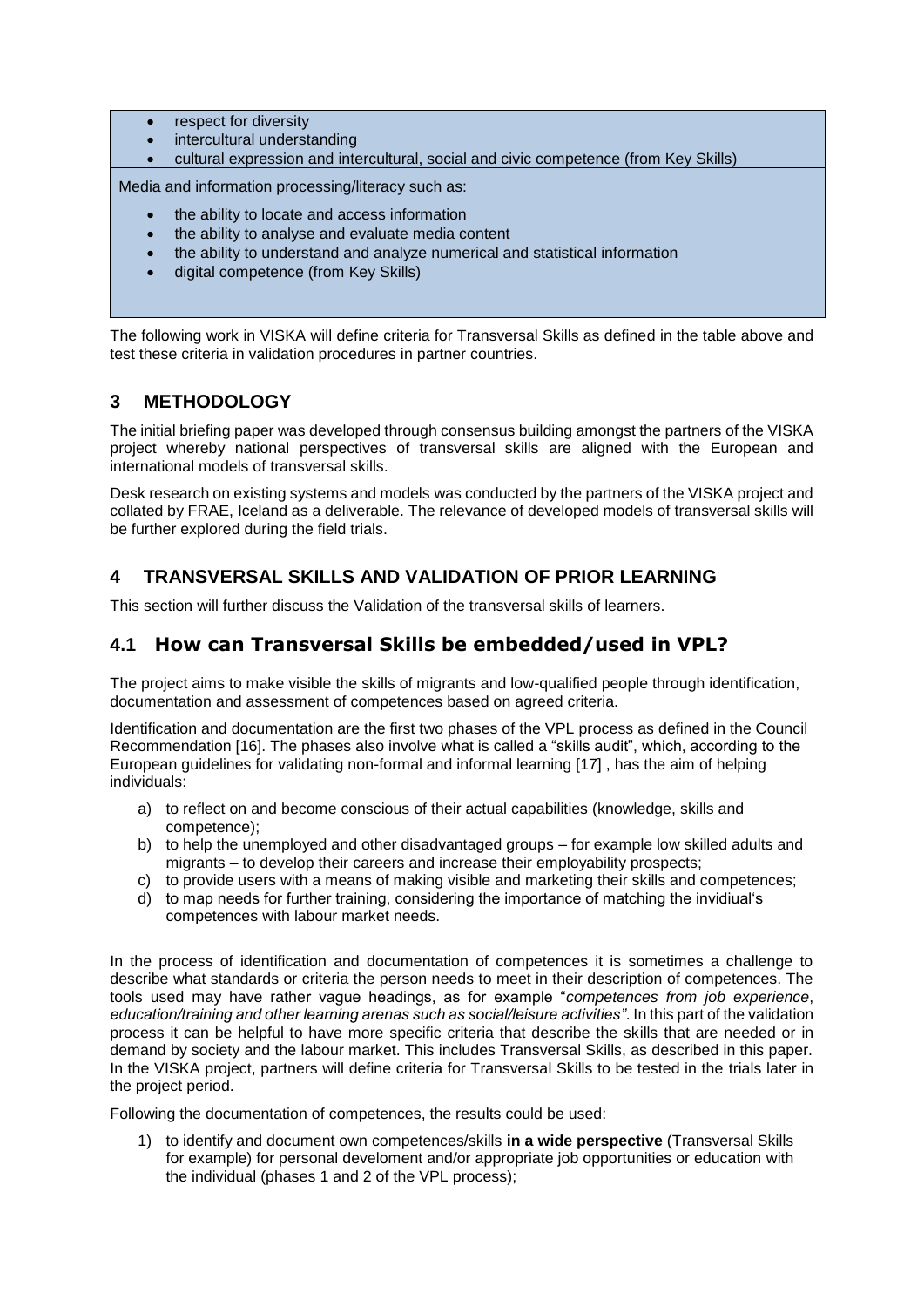- 2) to make an assessment of the documented skills resulting in certification (phases 3 and 4 of the VPL process);
- 3) to identify and document skills **against job related or curricula related criteria** (phases 1 and 2 of the VPL process);
- 4) to make a formal assessment of job related/curricula related competences and provide certification in a specific sector (phases 3 and 4 of the VPL process).

Partnership discussions have identified that Transversal Skills should not be used in isolation from other skills of an individual, in order to identify appropriate opportunities for further development and active participation in society. It is necessary to identify Transversal Skills developed both through work experience and within a more personal context (family, leisure, independent studies etc.).

## **4.2 What challenges are linked to validating Transversal Skills with the VISKA target group?**

Supporting the growth of human capital by making knowledge, skills and competences more visible is a common challenge for all VISKA partner countries. Currently the 4 countries are facing challenges such as the integration of new workers and addressing skill gaps in the workforce. While there are 4-phased validation arrangements described in the policies of the participating countries, practices remain different and in some of the countries important elements in policy terms are still missing for example, a legal framework for validation and arrangements for financial support.

Validation arrangements are fragmented within each country and could be developed towards increased transparency of competences amongst citizens. There is both a need for better tools (including electronic tools) for identifying and documenting skills (skills audit) and for interventions centered on improving the competences of guidance counsellors and other frontline staff involved in validation processes.

There are some challenges linked to defining criteria for Transversal Skills. Some of the skills are very closely linked to personal characteristics and may be difficult to assess objectively and consequently to improve by further training. It can be ethically problematic to document and assess these kinds of skills.

As a result, VISKA will develop criteria for some chosen skills in the Transversal Skills definition. Criteria will be developed only for skills that the project consortium consider possible to assess in the respective target groups. It is only necessary to consider how these criteria might be met in the target groups and what kind of methods and tools the partners are able to develop and use in the validation process. Reaching the target group may also be a challenge and a measure that needs specific attention itself in conjunction with the development of a linguistically and culturally sensitive VPL procedures.

In validation of Transversal Skills, the frontline staff, especially guidance personnel need to have cultural sensitivity, ability to understand the starting position of the individual, ability to build trust and ability to motivate and support. They need to be able to recognise personal skills through different forms of communication to help the learner to uncover skills that may be relevant for the assessment.

## **4.3 The Validation process**

It is important that the validation process of Transversal Skills is well planned and conducted by trained frontline staff and professionals. A basis is set in two VISKA deliverables namely the training Module for Frontline Professionals which presents examples of training programs. The second deliverable is the Holistic Quality Assurance Measures for Validation Services which defines standards which support the quality of validation services and can be used as a guiding light for validation practices, in addition to the European Guidelines on Validation of non-formal and informal learning [17]and other related resources.

Identification and documentation are the first two phases of the VPL process as defined in the Council Recommendation [16]. They may also involve what is called "skills audit", which, according to the aim of the European guidelines for validating non-formal and informal learning [17], has the aim:

• to help individuals to reflect on and become conscious of their actual capabilities (knowledge, skills and competence);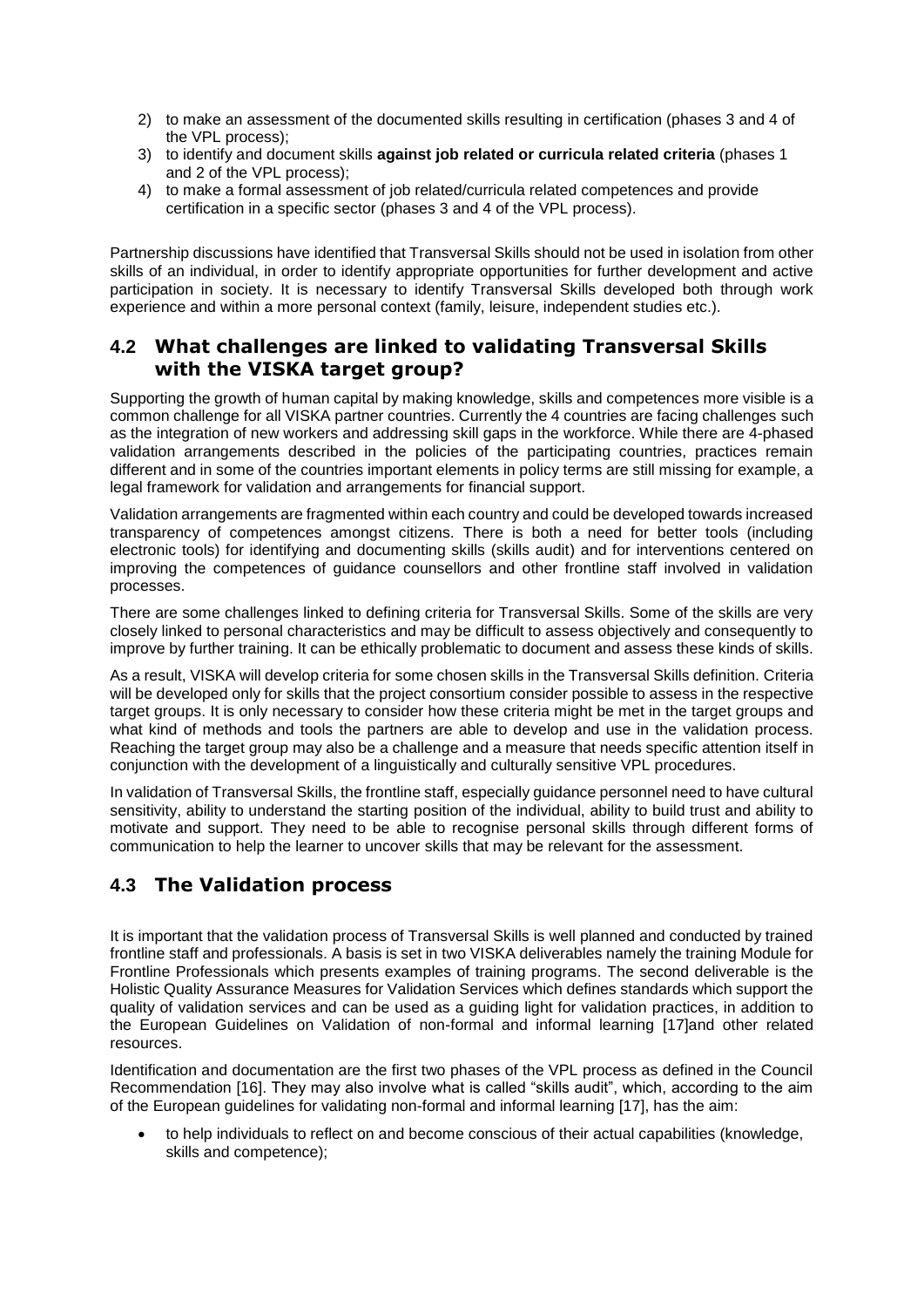- to help the unemployed and other disadvantaged groups for example low skilled adults and migrants – to develop their careers and increase their employability prospects;
- to provide users with a means of making visible and marketing their skills and competences;
- to map needs for further training, considering the importance of matching the individual's competences with labour market needs.

#### *4.3.1 Results of validation*

As noted by the VISKA project partners the results of validation processes depend on which phases are completed. Completing the identification and documentation phases in the VPL process may result in;

- a. Identification and documentation of own competences/ skills in a wide perspective (Transversal skills for example) for personal development and/or appropriate job opportunities or education.
- b. Identification and documentation of skills against job related or curricula related criteria leading to decision making linked to career development.

Completing all four phases will result in an assessment of the documented skills potentially resulting in certification.

In the table below (Table 3) the use of Transversal Skills in conjunction with the VPL process is described, linked to the results described above.

| <b>VPL</b><br>phase | <b>Focus</b>                                                                                                                                                                                                                                                                                                                                                                                                                                                                                                                                                                                                      | <b>Method</b>                                                                                                                                                                                                                                                                                                                                                                                                                                          |
|---------------------|-------------------------------------------------------------------------------------------------------------------------------------------------------------------------------------------------------------------------------------------------------------------------------------------------------------------------------------------------------------------------------------------------------------------------------------------------------------------------------------------------------------------------------------------------------------------------------------------------------------------|--------------------------------------------------------------------------------------------------------------------------------------------------------------------------------------------------------------------------------------------------------------------------------------------------------------------------------------------------------------------------------------------------------------------------------------------------------|
| 1 and $2)$          | a: Skills are identified and documented based on<br>specific criteria for Transversal Skills. The results<br>are formative – making visible a variety of skills, which<br>can be used for personal development and matched<br>appropriate opportunities for<br>continuing<br>with<br>development with the support of guidance.<br>b: Skills are identified and documented based on a<br>specific job or curricula criteria. The results are<br>formative – making visible a variety of skills, which can<br>be matched with appropriate opportunities for<br>continuing development with the support of guidance. | a: Self-assessment against criteria<br>based on Transversal Skills.<br>Making a portfolio with relevant<br>documentation<br>to<br>prove<br>competences.<br>May be related to NQF levels.<br>Supported by career guidance (e.g.<br>dialogue, reflections, group work).<br>b: Self-assessment against criteria<br>based on a job/curriculum in a<br>specific sector.<br>Making a portfolio with relevant<br>documentation<br>to<br>prove<br>competences. |
|                     |                                                                                                                                                                                                                                                                                                                                                                                                                                                                                                                                                                                                                   | May be related to NQF levels.<br>Supported by career guidance.                                                                                                                                                                                                                                                                                                                                                                                         |
| $3$ and $4$         | Skills are formally assessed, and verification provided<br>(certification, approval by stakeholders).<br>The results are summative - making visible a specific<br>skill set linked to Transversal Skills or/and a profession.<br>The results are used to move into a job or continuing<br>training/competence development.                                                                                                                                                                                                                                                                                        | Trained assessors assess the<br>competences against<br>job/curriculum/transversal skills<br>criteria.<br>Supported by career guidance.                                                                                                                                                                                                                                                                                                                 |

#### *Table 3: Stages of validation v's skill classification v's assessment approach*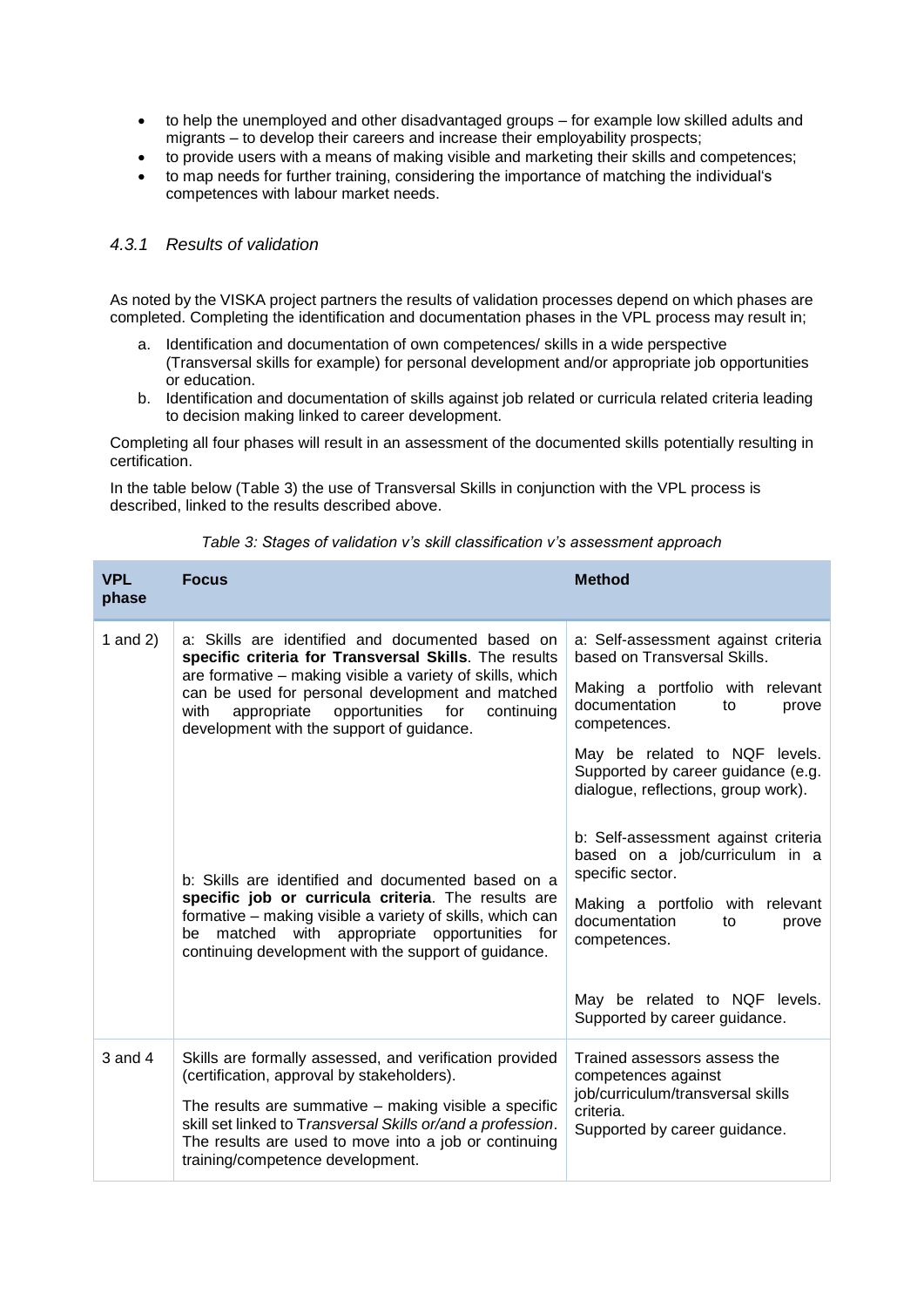When working on validation processes linked to Transversal Skills, the process needs to be interactive and based on a dialogue, reflections and cases linked to personal contexts of the individual participant (work, leisure, school, family etc.), in order to clarify the content of the criteria and make them relevant to the participant's experience. There will always be a need for flexibility in criteria, methods and tools based on the contexts of different target groups and nations.

#### **5 CONCLUSIONS**

In conclusion, through the VISKA Erasmus + project a list of transversal skills has been identified by the project partners to be further reviewed and refined during the field trial phase of the project.

This paper presents some of the considerations and challenges surrounding transversal skills which will be further explored through the project.

#### **ACKNOWLEDGEMENTS**

This paper was developed I consultation with the VISKA project partner consortium. The VISKA project is co-funded by the Erasmus + programme of the European Union.

#### **REFERENCES**

- [1] OECD, "Survey of Adult Skill- PIACC," [Online]. Available: http://www.oecd.org/skills/piaac/. [Accessed 16 January 2019].
- [2] Cedefop, "Transversal skill gaps," [Online]. Available: https://skillspanorama.cedefop.europa.eu/en/indicators/transversal-skills-gaps. [Accessed 16 January 2019].
- [3] EGPLN, "Transversal skills," [Online]. Available: http://www.elgpn.eu/elgpndb/view/251. [Accessed 16 January 2019].
- [4] ESCO, "ESCO Development of Skills," [Online]. Available: https://ec.europa.eu/education/policy/strategic-framework/skills-development\_en . [Accessed 16 January 2019].
- [5] UNESCO-UNEVOC, "TVETipedia Glossary Transversal Skills," [Online]. Available: https://unevoc.unesco.org/go.php?q=TVETipedia+glossary+A-Z&filt=all&id=577. [Accessed 16 January 2019].
- [6] Cedefop European Commission, "Transversal skills," [Online]. Available: http://skillspanorama.cedefop.europa.eu/en/content/transversal-skills. [Accessed 16 January 2019].
- [7] Conference Board of Canada, "Employability Skills," [Online]. Available: http://www.conferenceboard.ca/topics/education/learning-tools/employability-skills.aspx. [Accessed 16 January 2019].
- [8] VISKA PROJECT, "VISKA Erasmus + K3 Project website," , [Online]. Available: www.viskaproject.eu. [Accessed 16 January 2019].